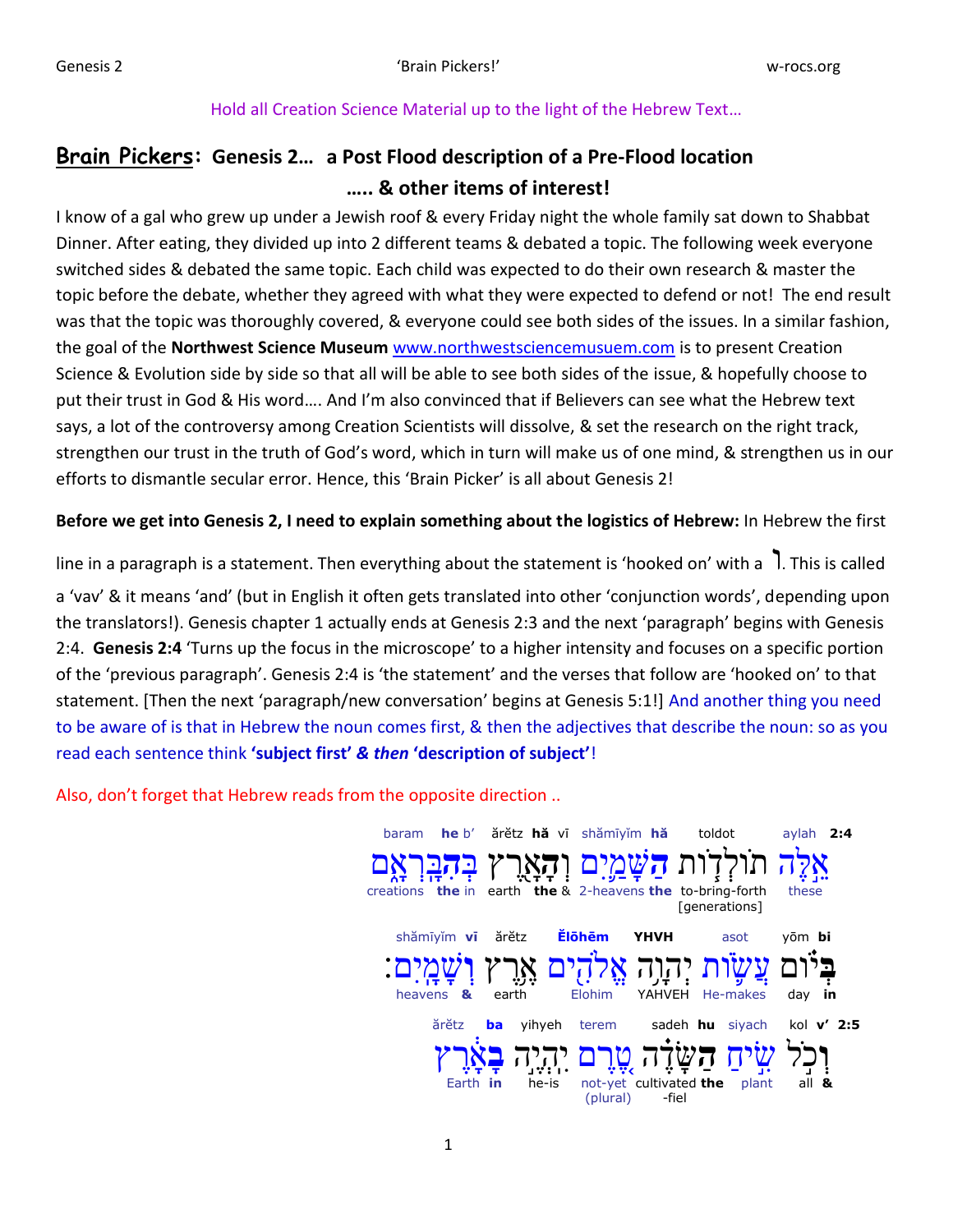

{Cultivation of fields happens by the sweat of one's brow! Genesis 3:23 is when men began to cultivate fields because he needed the grain to make bread. }



**Did it rain before the Flood?** I don't think so. See the following at Dr. Walt Brown's website <http://creationscience.com/onlinebook/FAQ210.html#wp4259334> Keep in mind that just one Giant Sequoia Red Wood Tree puts out a swimming pool amount of water into the atmosphere every day, so if the earth had an abundance of trees, as the fossil record indicates, imagine the amount of moisture in the air…

**So what would be the difference between a mist watering the ground & rain watering the ground as it relates to cultivating fields?** A mist happens every day, but rain is seasonal. If you had a daily mist as your water source that you could count on & no extreme seasons, you could harvest things all year round. On the other hand, rain is seasonal, so you have to plant before the seasonal rains, & you have to harvest during the dry season, so in that case you are under pressure because timing is critical.



YAHVEH Elohim through Yeshua breathes His own breath into the man.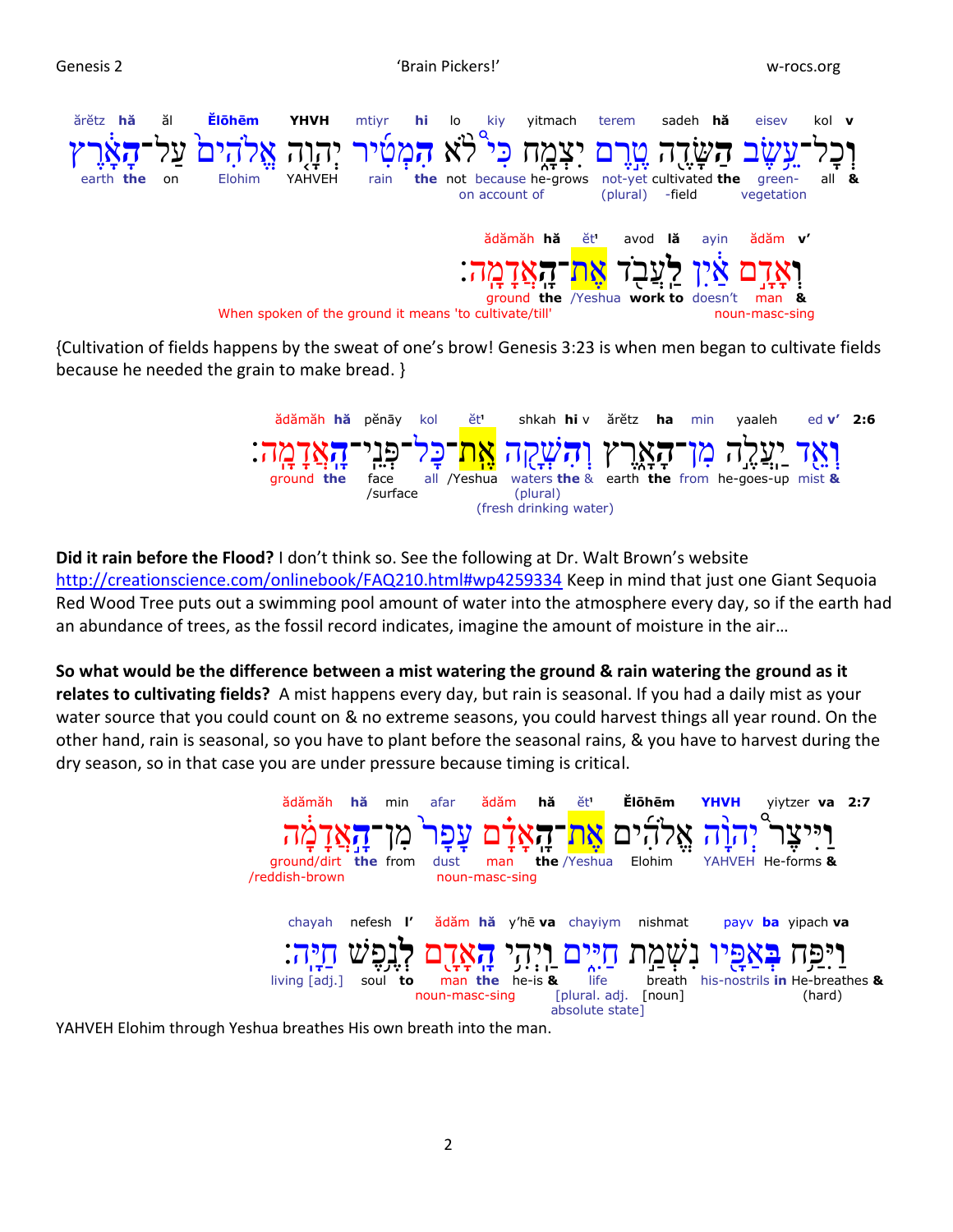

Havilah is the name of a district in Southern Arabia [Davidson][ Can also be seen on a Bible lands map <sup>4</sup>that shows the 'Table of Nations']. Apparently it included Medina where they used to mine for gold. See the volcanic activity there on Google Earth. It indicates that there are a multitude of cone volcanoes all around the area.]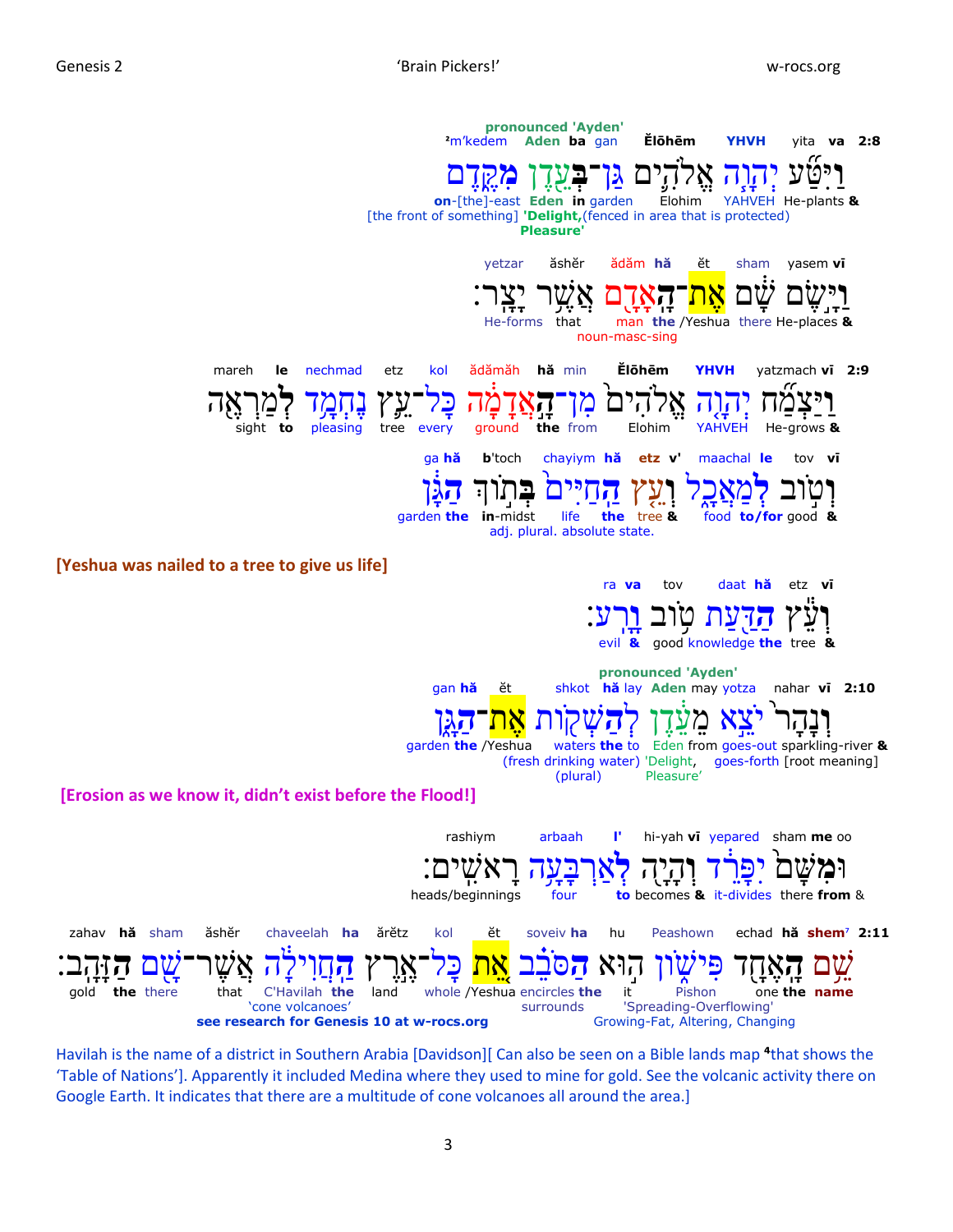

**Was there gold before the Flood?** We have some Australian gold that was found in the middle of Australia, just lying in the dirt, somewhere in the Outback. It was probably washed out during the Flood. It's a nugget, & it's porous. You can tell that it's never been under intense heat. It wasn't found where Mountains were pushed up at the end of the Flood<sup>8</sup>. There are also written accounts of gold chains being found incased in clumps of coal**⁹**.



Cush is Ethiopia. The Gihon River may have flowed where the Red Sea is now located. Right after the Flood, the ocean water level was lower by hundreds of feet. see #5 at

<http://www.creationscience.com/onlinebook/FAQ217.html#wp2930791> This is what convinces me that Moses was editing an older account, possibly handed down Shem or one of the ancestor Grandfathers. [Another clue is that if you examine a 'Table of Nations' Bible Map⁴, Cush's descendants are settled *on both sides* of the Southern part of the Red Sea… The settling must have occurred before the ocean water levels rose up.]



**The 'Land of Eden'** contained God's Garden, just like a country contains it's national parks, & just like national parks are only a small part of a given country, so also the Garden of Eden was only a part of the Land of Eden. Apparently the 'Land of Eden' encompassed the entire Middle East, because the 'Gulf of Aden' can be translated as the 'Gulf of Eden'. Another clue is that one of the earliest names (the  $9<sup>th</sup>$  generation) in the European Genealogies presented in 'After The Flood' by Bill Cooper is Hebrew & it means 'Eden is hidden from my eyes'( See [http://www.w-rocs.org/stones/Magog\\_and\\_Javan\\_Descendants.pdf](http://www.w-rocs.org/stones/Magog_and_Javan_Descendants.pdf) ) and the names following that one are no longer Hebrew words.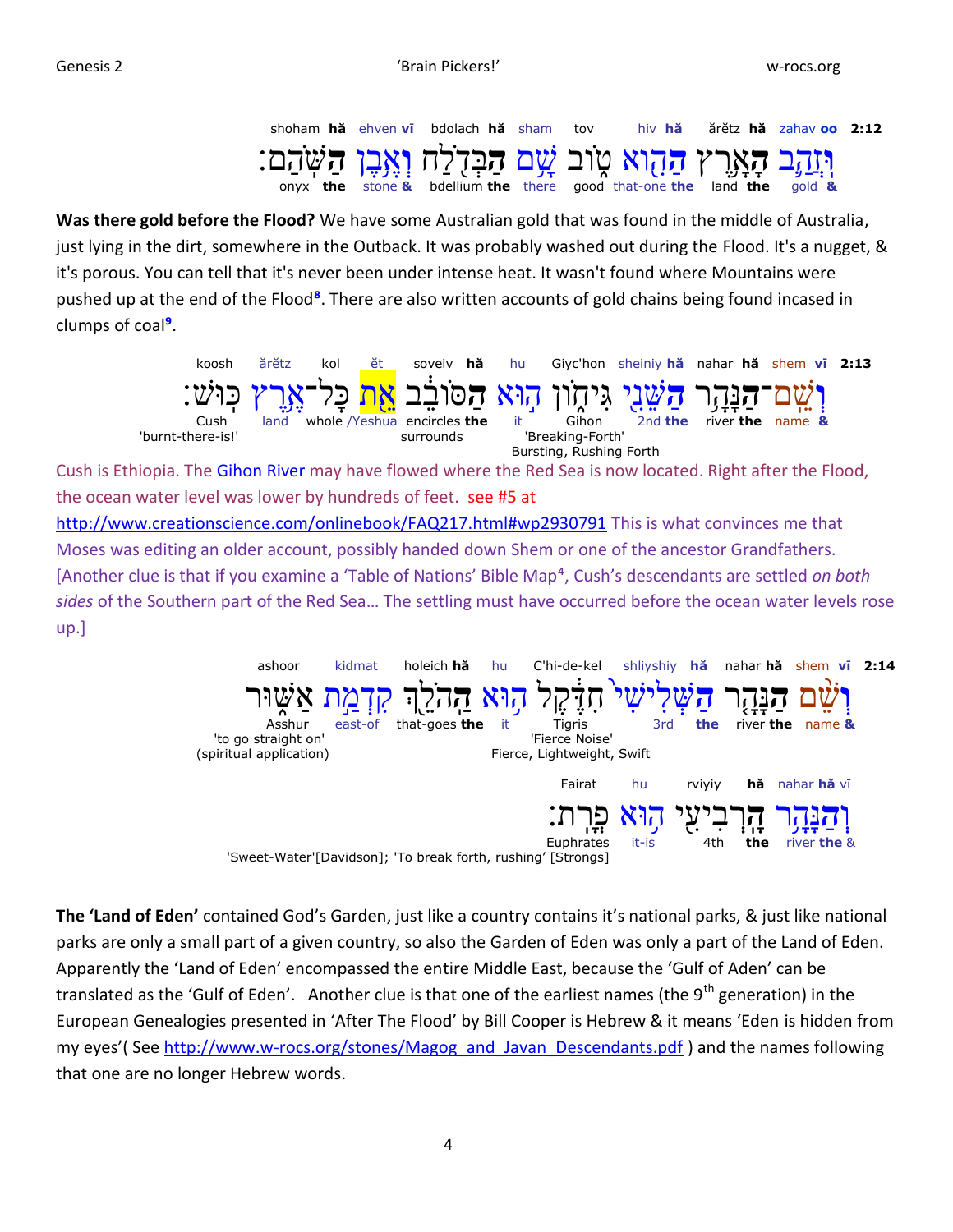**Genesis 2** is definitely a 'brain picker'! **It's a Post Flood description of a Pre-Flood location**, either put together in the days of Shem, or it was the way the landscape was during the Exodus. **Here's why**: There's no description of the location of the river that *enters* the Garden, but only descriptions of the rivers that *exit* the Garden. Also, the names of the lands are Post-Flood people, *two of whom were named after Post-Flood volcanic activity*. Cush was named after the pillow lava on Mt Ararat … Cush means 'burnt there is!', and Havilah, which means 'circular' was first given as a name describing the formation of Lesser Ararat, which is a cone shaped volcano. Those particular names, *given in relation to volcanic activity*, didn't exist before the Flood, because there was no volcanic activity before the Flood. And, at the time that this description was given, the earth was still rolling because the Tigris is still 'east' of Asshur. Nowadays it's 'south' of Asshur<sup>6</sup>. Also keep in mind that in the centuries right after the Flood, when the description was given, there would have been more water in the Middle East. At that time, because of the earth roll, the jet streams would have been coming from a different direction over the Middle East, & evidently the ocean level was still lower than what it is today. During the days of Shem, the 'Empty Quarter' was still a lake. If you study out the ancient drainage systems in the land of 'Havilah', you will find that they skirt the area and then drain towards the Persian Gulf. Shem lived to be 600 years old, and therefore he and his 2 brothers would have lived long enough to have explored the whole area and compared it with maps of the pre-flood world, and recorded their post-flood location, even though the original rivers were buried in the earth layers below. To add to this, the Saudi Arabia side of the Great African Rift Valley is lined with a string of volcanoes (& in some places clusters of them) all the way from Yemen to Ararat, & every one of these is Post Flood. The ancient Biblical land of Havilah (which includes Medina, & inland from there in Saudi Arabia) has many cone shaped volcanoes! Check it out on Google Earth. [www.earth.google.com](http://www.earth.google.com/) 

**Are there other places in the Bible where the location of the Garden of Eden is mentioned?** Yes! In Ezekiel 31: Notice verses 3, 9, & 16, with verse 16 being the key, where it says that the Trees of the Garden are buried beneath Lebanon. Ezekiel 28 also mentions God's garden<sup>10</sup>.

Apparently God's Garden was huge! And it was encompassed by the land of Eden, and located in the East side of Eden. The Garden itself could have extended from Georgia to Northern Israel. It may have been laid out with its boarders of equal distance (square shape?) because both God's city in Heaven and the Holy of Holies are square in shape. It's also possible that the East gate (Genesis 3:24) was in the locality of Jerusalem. Why? Before The Flood, that may have been where they presented their offerings. Also, that's where we find Melchizedek (Genesis 14). Another thing to consider is that there is a place called 'Adam' where the Jabbok enters the Jordan.

**What happened to the river that entered the Garden?** Are you aware that the Mid-Ocean Ridge runs underneath the Red Sea & all the way up into the Boot of Italy? Apparently, when the Fountains of the Great Deep broke open, they eroded away a large portion of Eden and probably the river system that flowed into the garden. Based on the Hydroplate Theory (see [www.creationscience.com](http://www.creationscience.com/)) anything for about 400 miles on either side of the Mid-Ocean Ridge was eroded away by the Fountains of the Great Deep during the first 40 days & nights of the Flood. If you trace the Continent of Africa back to where it was connected to the Mid-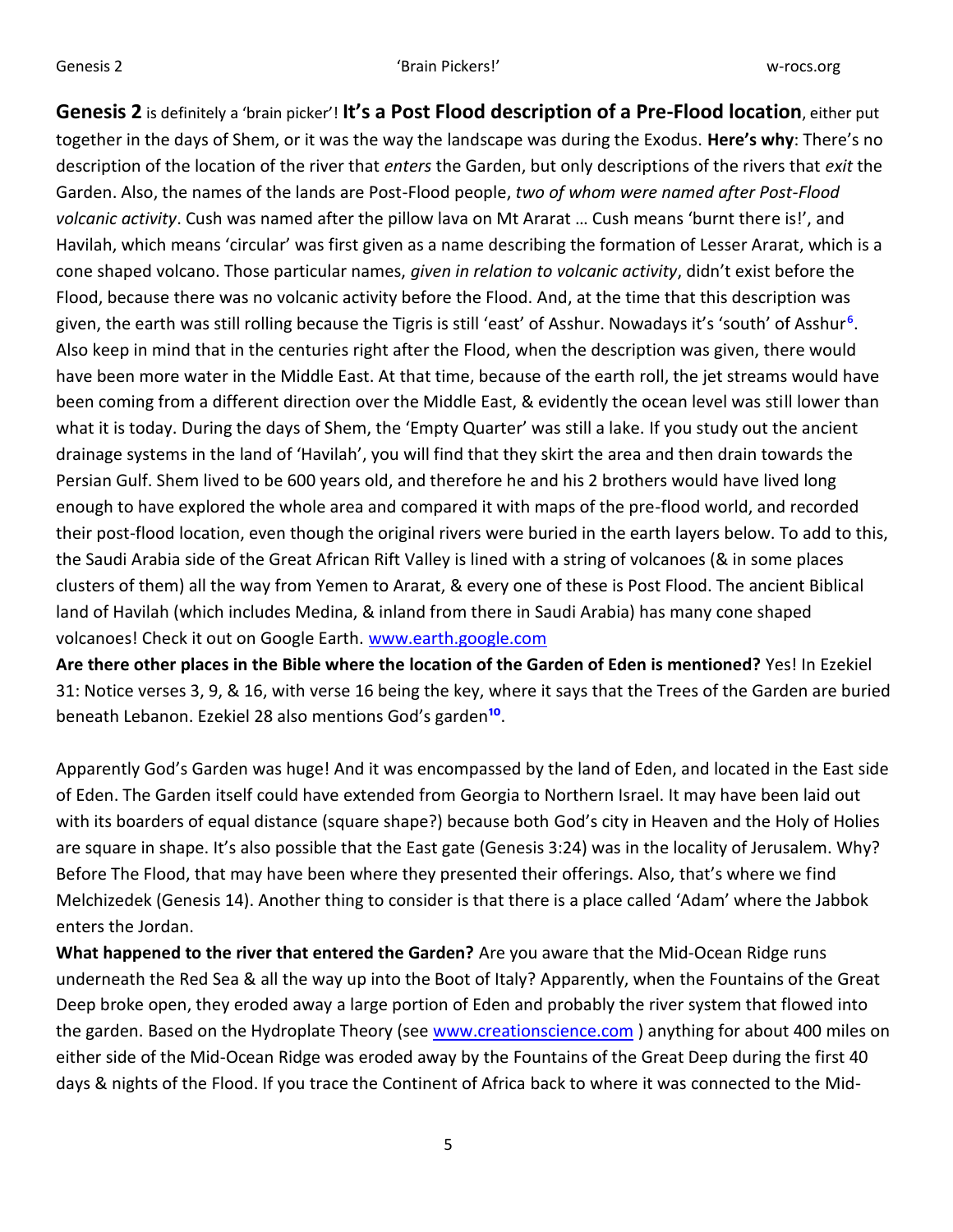Ocean Ridge before it slid away, & then figure out where Lebanon would have been located during that time, keeping in mind that Eurasia slid away from the Mid-Ocean ridge in the Arctic Sea about the same time as Africa was sliding away, and when they connected, it caused the Saudi Arabian peninsula to turn counter clockwise, then it will become clear what happened to that river, because whatever land had been between 'Africa' & 'Eurasia' had already been washed away by the Fountains of the Great Deep! **The following map** is (roughly) the layout of the land just before it slid away from the Mid Ocean Ridge. At that time the equator was 'side ways' from what it is now… the blue line is where the pre-flood equator was located.



Notice how 'Israel & Lebanon' are right on the edge of the Mid Ocean Ridge. If you go about a dozen or so miles off the coast of Lebanon, you will find that the ocean is over a mile deep. **Apparently the river that entered the Garden was washed away during the Flood, & the Garden itself is buried underneath Lebanon & possibly Northern Israel.** That also makes sense, because the LAMB of God, according to custom, would have been sacrificed very near where the first transgression took place.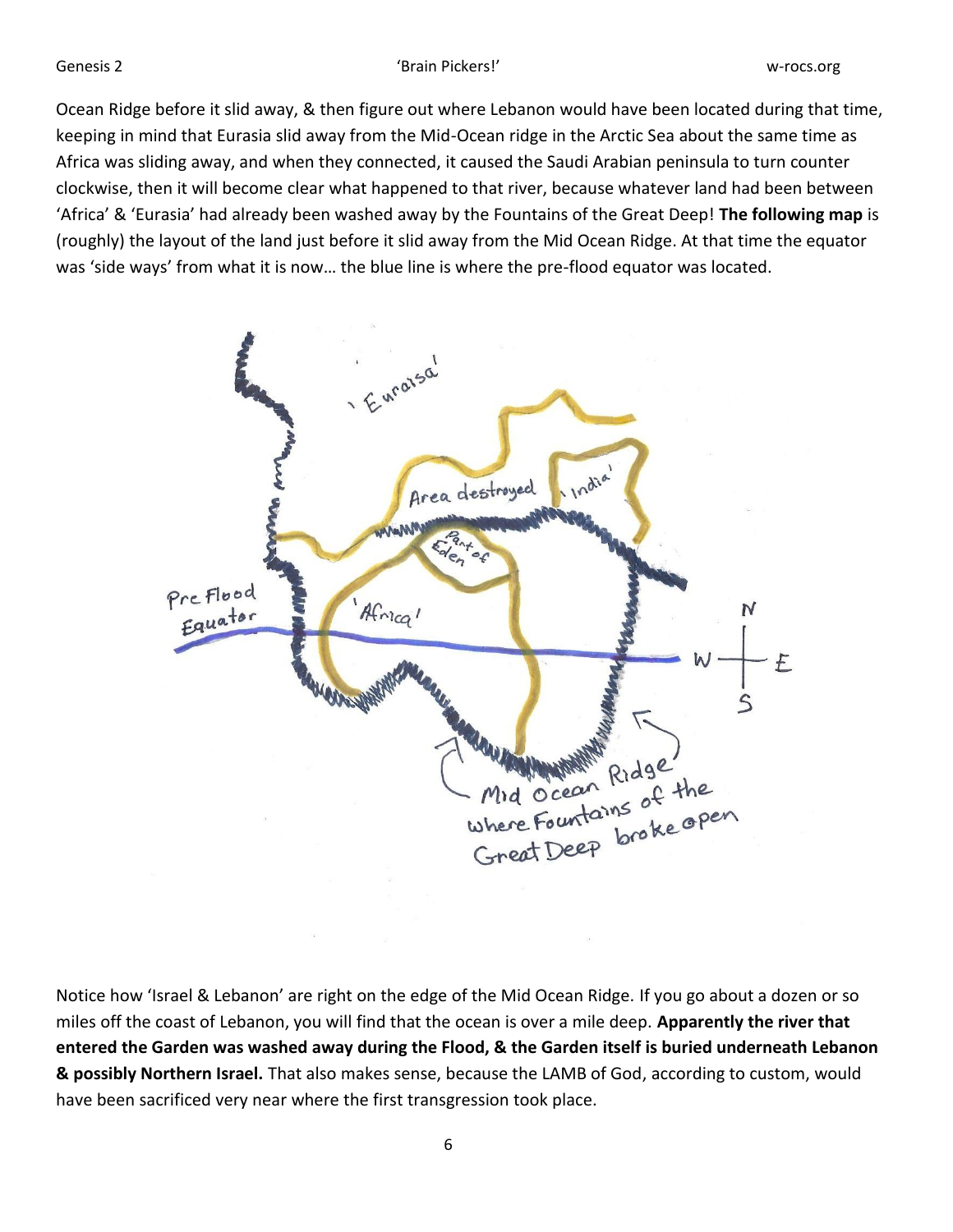

God is practical. There were some things about that garden that needed the man's help. The soil had to be cultivated in order for the plants to grow to their best potential. The garden was an enclosed area. It needed protection from hungry critters & their hoofs & body weight. For some reason the snakes could still get in there. The garden had to be in a zone where fruit trees of every description could be grown, from bananas, mangoes, & coconuts to apples, plumbs & grapes...so there must have been a variety of mini-environmental systems within the garden, with the help of the water. It was a place on the surface of the earth in the land of Eden...It wasn't located in Heaven, as some have thought.

| toekol | gan hă<br>akol<br>etz                                    | mikol                                        | ădăm hă<br>moor lă                                               | ăl                                                                 | <b>Ĕlōhēm</b>                                | <b>YHVH</b>              | ytzar vi 2:16               |  |
|--------|----------------------------------------------------------|----------------------------------------------|------------------------------------------------------------------|--------------------------------------------------------------------|----------------------------------------------|--------------------------|-----------------------------|--|
|        | you-can-eat eating garden the tree from-all declaring to | Т.,                                          | <b>UTT</b><br>Λ.                                                 | ΠŤ<br>man the upon                                                 | Elohim                                       | コエ                       | YAHVEH He-commands &        |  |
|        |                                                          |                                              |                                                                  | rah va                                                             | tov<br>evil & good knowledge the tree from & |                          | daat hă etz me oo 2:17      |  |
|        | tomut<br>I T<br>you-will-die                             | mimenu<br>mot<br><u>اپردر</u><br>dying<br>of | akol<br>지<br>ا: ار<br>$\overline{r}$ $\overline{r}$ :<br>you-eat | yōm bay key mimenu<br>כי<br>בי<br><u>ת ע'</u><br>day in because of | ለ።                                           | toekol<br>you-can-eat no | lo                          |  |
|        | lavadoe<br>by-himself<br>solitary/alone                  | ădăm hă hayyot<br>1T<br>man the he-being     | tov<br>good                                                      | $\overline{10}$<br>no                                              | Ĕlōhēm<br><b>YHVH</b><br>ៀ!<br>Elohim        | YAHVEH                   | yōmer vī 2:18<br>declares & |  |
|        |                                                          |                                              |                                                                  | keneggdoe<br>corresponding-to-him                                  | eizer<br>helper belonging                    | low<br>-to-him           | ayesah<br>I-make            |  |

The first man was named 'Man'. In Hebrew 'Adam' always means 'Man'. 'Adamah' means 'dirt' & it's a reddish-brown color!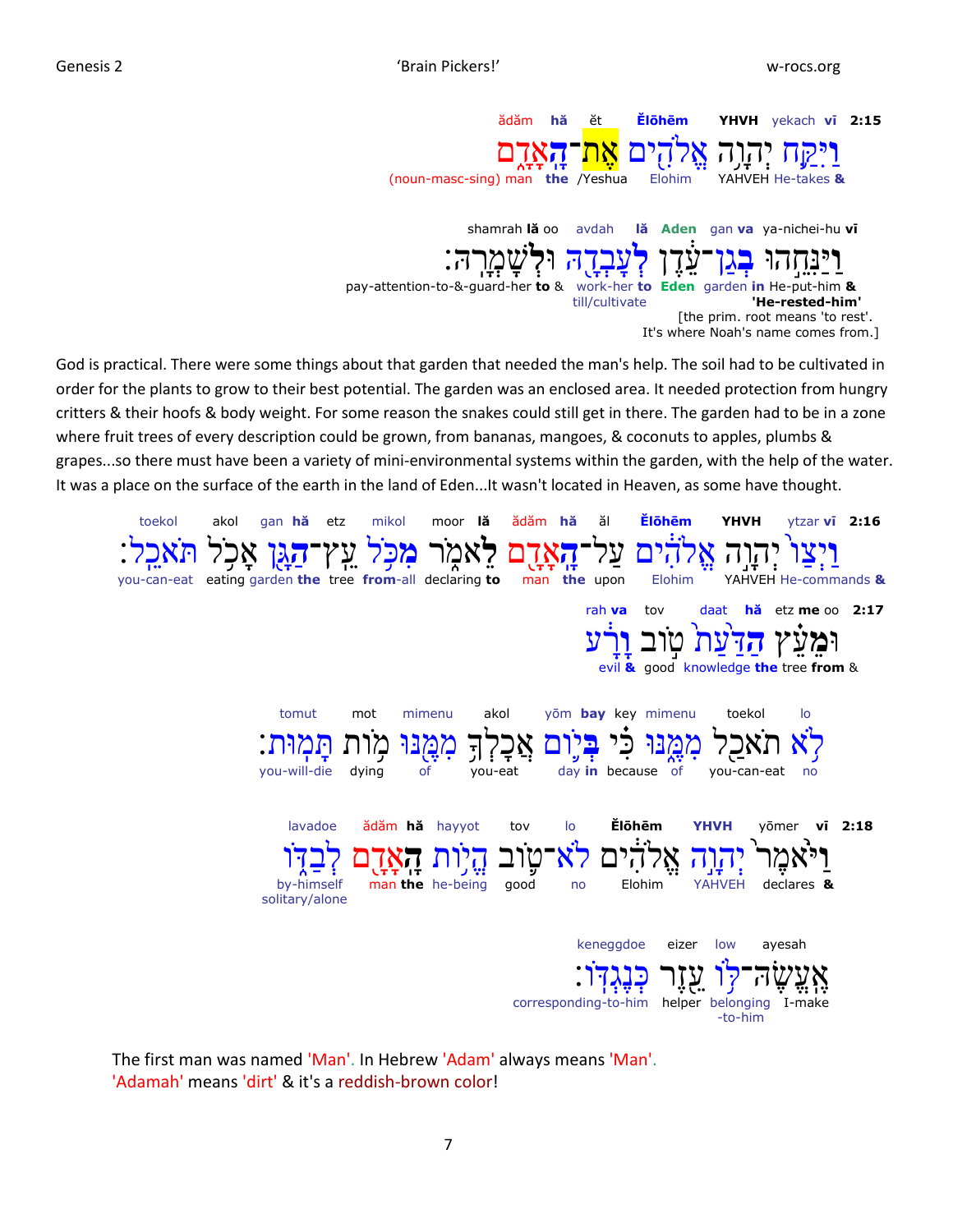Genesis 2 No. 2006 No. 2012 12:30 No. 2013 12:30 No. 2014 12:30 No. 2014 12:30 No. 2014 12:30 No. 2014 12:30 No



**'Be-he-mah' = 'In-the-everywhere'**. Here it's referring to creatures that live in the open field, so that's why English Bibles translate it as 'livestock' or 'cattle'. It's possible that <sup>5</sup>the word describes a type of mobility. Livestock have straight legs, & don't have the ability to creep or crouch on the ground. A form of this word is also used to describe the long necked dinosaur mentioned in Job 40:15. It's possible that when Adam first saw it, with its long tail at one end & it's long neck at the other, he exclaimed "It's in the everywhere!" & that became its name.



**Another Brain Picker!** Adam was looking for a 'critter' corresponding to him from among those that lived in the open field. Monkeys, as far as I know, don't live in open fields, & neither does their mobility<sup>5</sup> qualify them for this category. (They certainly aren't considered as 'livestock'!) So what do you think? Do you think he named any monkeys on Day 6?



**Adam** was made *outside* the Garden. **Eve** was made *inside* the Garden.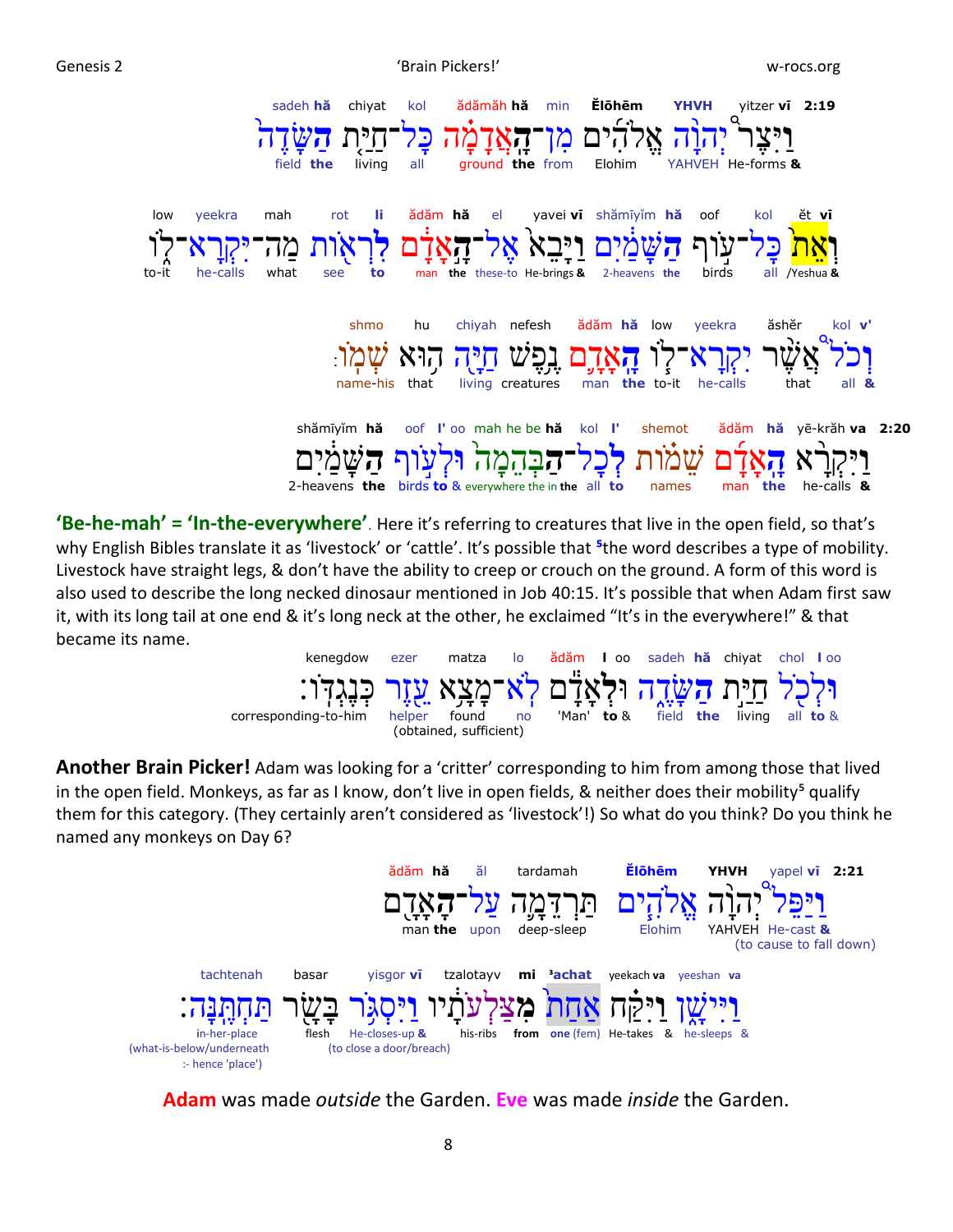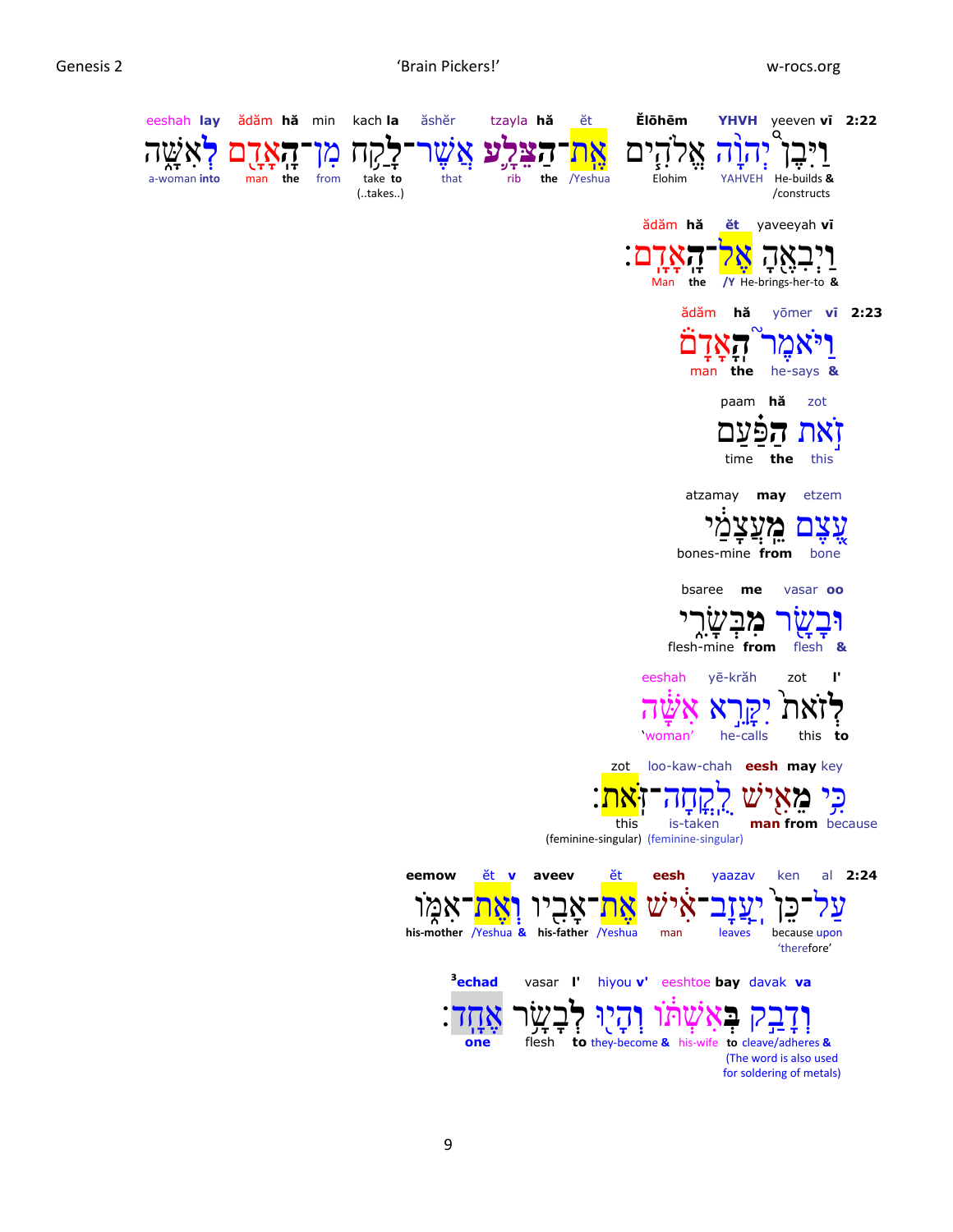

# THE RIB THING:

tzayla [pronounced zāy-lăh]

לע ֡֝<br>֧֝<br>֧֝֓֓֓֓֓֓֓֓֓֟׆<br>֧֪ צ rib [Genesis 2:21-22= one rib only, not two, & the word is feminine! The Hebrew is very specific!!]

**RIBS:** The purpose of a rib is to protect the vital organs. It protects that which keeps the body alive. The rib has a sacred assignment from YAHVEH Elohim!

**The word 'rib' (or 'side')** is also used in God's Tabernacle to describe

the sides of the altar of incense (Exodus 30:4, 37:27),

the sides of the altar of sacrifice (Exodus 27:7, 38:7),

the sides of the ark of the covenant (Exodus 25:12, 37:3) where God's Commandments were put),

and the inside walls of both the Tabernacle (Exodus 26:20,26,27,35. 36:25,31,32),

and of the Temple including The Holy of Holies (1 Kings 6:5,8).

It is also used in Ezekiel 41 concerning the side chambers of the future temple.

This is the majority of where this particular word is used in scripture. (It's used in this way about 45 times.) **Scripture explains scripture!** …& this is not going to be politically correct, but here goes…

# **The woman/rib was to protect what was precious to YAHVEH!** What an assignment!

And as a person's ribs are concealed with skin,

and the boards on the inside of the temple were concealed with animal skins,

and as the inside of the temple was concealed from the eyes of the world,

so is a wife to be. She should not be drawing attention to herself, but to her husband.

The Ark of The Covenant,

and The Altar of Incense (which represents prayer)

were not visible to the outside world.

The only thing that was visible to the outside world was the sides (ribs) of the Altar where burnt

offerings/personal sacrifices were made.

### **There's a lot to think about here.**

Was it the walls of the Tabernacle that were the center of focus,

or was it what was inside those walls that was to be the center of focus?

The walls made a place for the center of focus to be.

We can ask the same question about the sides of the altar of incense,

the sides of the altar where the animal sacrifices were burnt,

and the sides of the Ark of the Covenant.

The ribs/sides made the container or home, or resting place for what each piece was all about.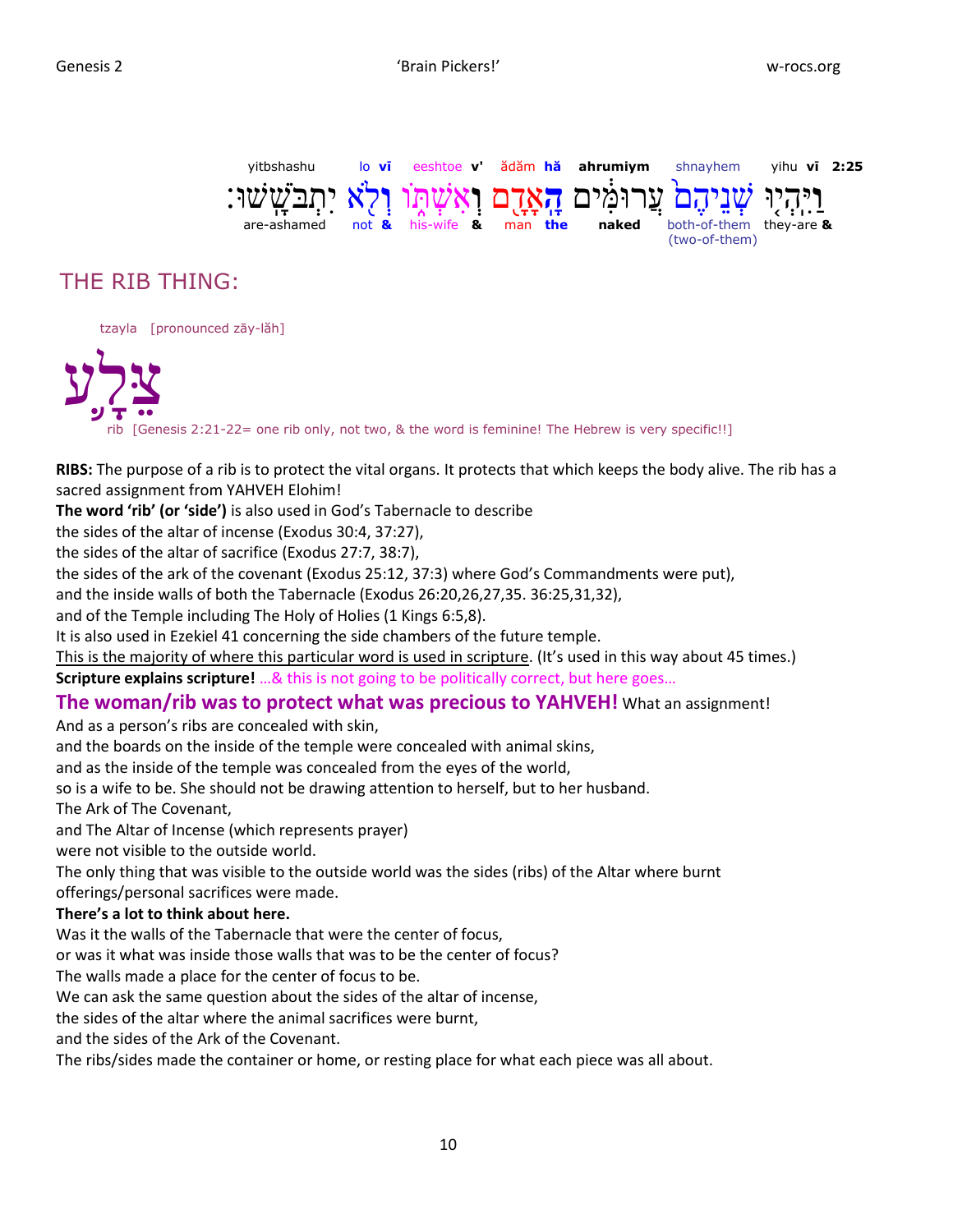Genesis 2 'Brain Pickers!' w-rocs.org

An interesting, but sad thing happened in 2 Samuel 6:6-7 and 1 Chronicles 13:9: Uzzah died for touching the side of the Ark. God struck him down for his irreverence. Although the sides of the Ark were not the center of focus, but what was inside the Ark, and what sat on top of the Ark, nevertheless, the sides were to be treated with the upmost respect, and according to the instructions that God had given. [See also 1 Pet 3:7]

# **Here's some more food for thought…**

**The other Hebrew word for 'man' is 'ĭsh'** (pronounced **ee-sh**)**.**iאיש ִָ֖ (It also means **'Husband'**)

It's spelled, "Ălěph $\aleph$ , yūd  $\cdot$  shin $\breve{w}$ ." "The aleph is the leader. An aleph is a bull or a ram, an animal that is used for a sacrifice. The yud [pronounced 'y-oh-d' or 'yūd'] is a closed hand as if holding a tool. It means to do or to make, as in work. The shin[pronounced 'sheen'] is a set of teeth. It means to consume, or to put your whole heart into what you are doing. The letters say that the man is to put his whole heart into his assignment from YAHVEH." **The Hebrew word for 'woman' is 'ishah'** (pronounced **ee-shah**)ה ָָּׁ֔שִא It's spelled, "aleph ִא, shin ָָּׁ֔ש, heyה " The 'Hey' [pronounced 'hay' like in "Hey you!"] means 'to reveal something'. What is it revealing? The 'aleph' (The Leader) & the 'shin' (what he is putting his whole heart into). **Her assignment:** She was made **to protect the image of God and reveal it** at the same time!

**Foot Notes, 'Rabbit Trails', etc for Genesis 2:**

<sup>1</sup>ět  $\overline{\bigcap} X$  = AΩ Rev 1:8 [through Yeshua/Jesus] This is something that is amazing! This is an untranslatable

**………………………………………………………………………………………………………………………………………………………………………**

Hebrew Word. There's no English equivalent; however, sometimes when the sentence is being translated into English, it will be given a meaning in order to make the sentence flow in English. This word consists of the first & last letters of the Hebrew alphabet. Aleph is the name of the first letter & Tov is the name of the last letter. Do you recall that in the Book of Revelation that Jesus said to John, "I AM the Alpha & the Omega"? Do you think He

was talking to him in Greek or his native tongue, which was Hebrew? In Hebrew the Aleph  $\bm{\chi}$  was originally drawn as a picture of an ox or bull head and the letter by itself meant 'the first, the leader, the strength'. In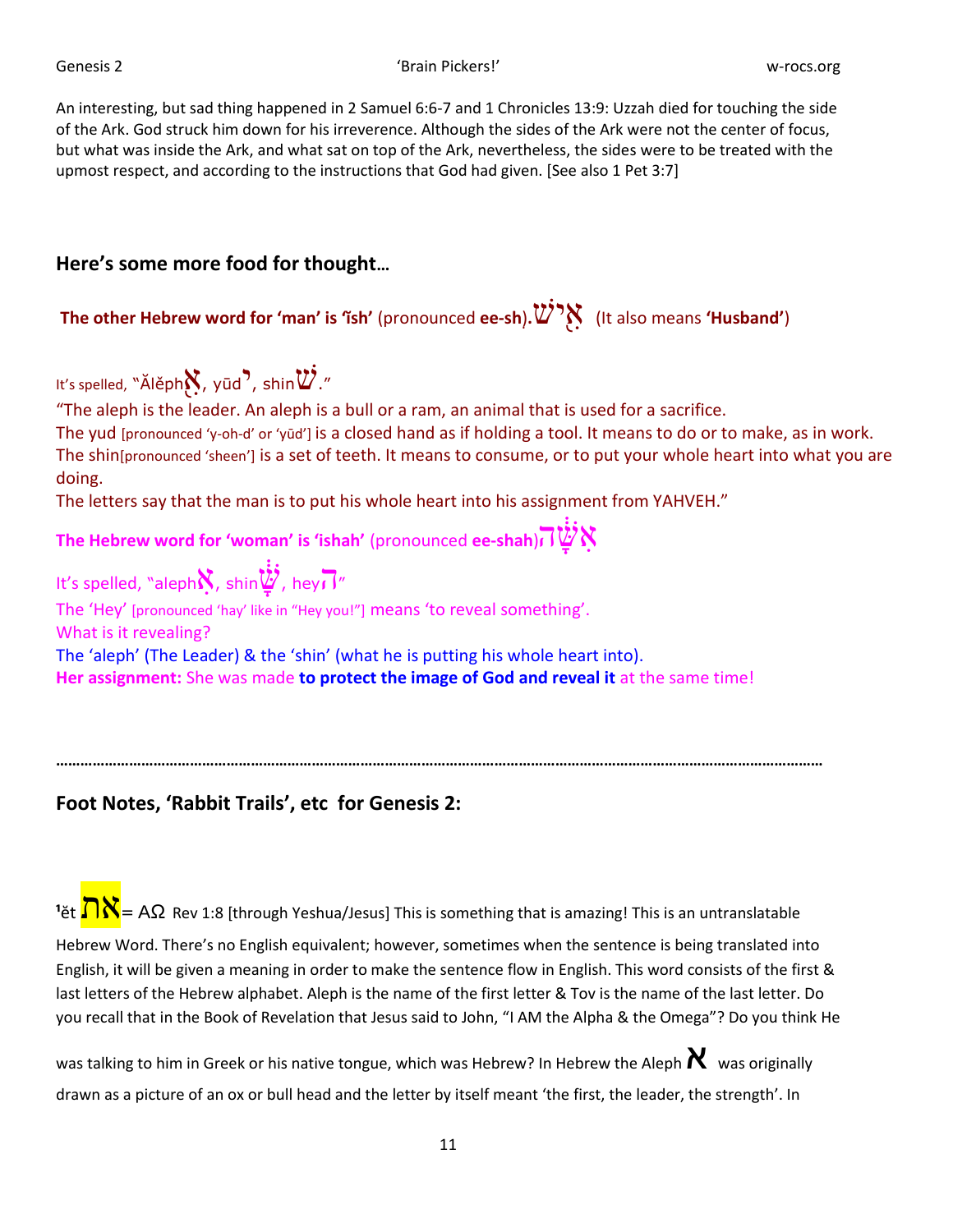Ancient Hebrew it was drawn like this: It's a stick picture of the top of the animal's head & it includes the horns. Does Yom Kippur (The Day of Atonement) come to mind? If not, the other letter will convince you!

The other letter, the Tov  $\Gamma$  is the last letter of the Hebrew Alphabet. It used to be drawn as an X or a cross +

and it symbolized the seal of a covenant! So when Jesus said "I AM the Aleph & the Tov" He was saying that He is the Sacrifice that sealed the Everlasting Covenant! So when you see this word in the very first sentence of scripture, think about what the first chapter of John says & also Colossians concerning Christ, & keep in mind that whenever an idea is repeated in Hebrew, it means that it's emphatic!

# **²**M'kedem

# דם **מ** ֶָּ֑**ַ**ק ֶּ

**on**-[the]-east : 'East' means 'the front of something'. The 'front' of something is always in the direction of 'East!' (This doesn't compute in Western thought!) One example is that the entrance to the Tabernacle was on the East side 'The New American Standard Exhaustive Concordance of The Bible' has an outstanding work on this word: See #6924a The word also means 'to go forward' . Davidson also says 'on-east' i.e. 'eastward' or 'East'. The word is used in Gen 2:8, 3:24, 11:2, 12:8, Nu 34:11, Josh 7:2, Ezk 11:23, Jon 4:5, Zac 14:4.

**<sup>3</sup>one-only-first TTM** echad This is the same word that is used for Deuteronomy 6:4 where it says

Sha-mah Yishriel YAHWEH El-o-hei-nu, YAHWEH e-cha-d

Hear, O Israel! YAHWEH is our God, YAHWEH alone

Echad [the 'ch' is like the 'ch' in Bach] means 'the only one' & there's no other one before it, and it's the leader & the one that begins the others. (It's not simply a primary number as we think of 'one' in English.) In the above verse Eloheinu (God ours) is a plural masculine noun with the suffix being 'first person plural'. Elohim embodies Father, Son, & Holy Spirit. They are one. **See Genesis 1:9 in the Genesis 1 'Brain Pickers'.**

**⁴** Bible lands 'Table of Nations' maps: The one I use is 'The Zondervan Pictorial Encyclopedia of The Bible' map 4 (1977 edition).

**⁵'Be-he-mah' = 'In-the-everywhere'** The word is used to define a type of mobility. See 'God's Critter Classification' on page 6 of [http://www.w-rocs.org/stones/Genesis\\_6\\_9\\_to\\_8\\_19\\_stones.pdf](http://www.w-rocs.org/stones/Genesis_6_9_to_8_19_stones.pdf)

**⁶**(Genesis 10:11-12…. Scripture explains scripture… Asshur built Nineveh., which is on the 'other side' of the Tigris. At the time this description was given, the Tigris River would have been *east* of it, now it is *south*. You can see the research for these things at [www.w-rocs.org](http://www.w-rocs.org/) in the 'Hebrew Research Project' for Genesis 10 & 11. Indecently, this is also the 'first witness' that the earth rolled after the Flood…. There's usually at least '2 witnesses' for every major event in Scripture, including geological events.)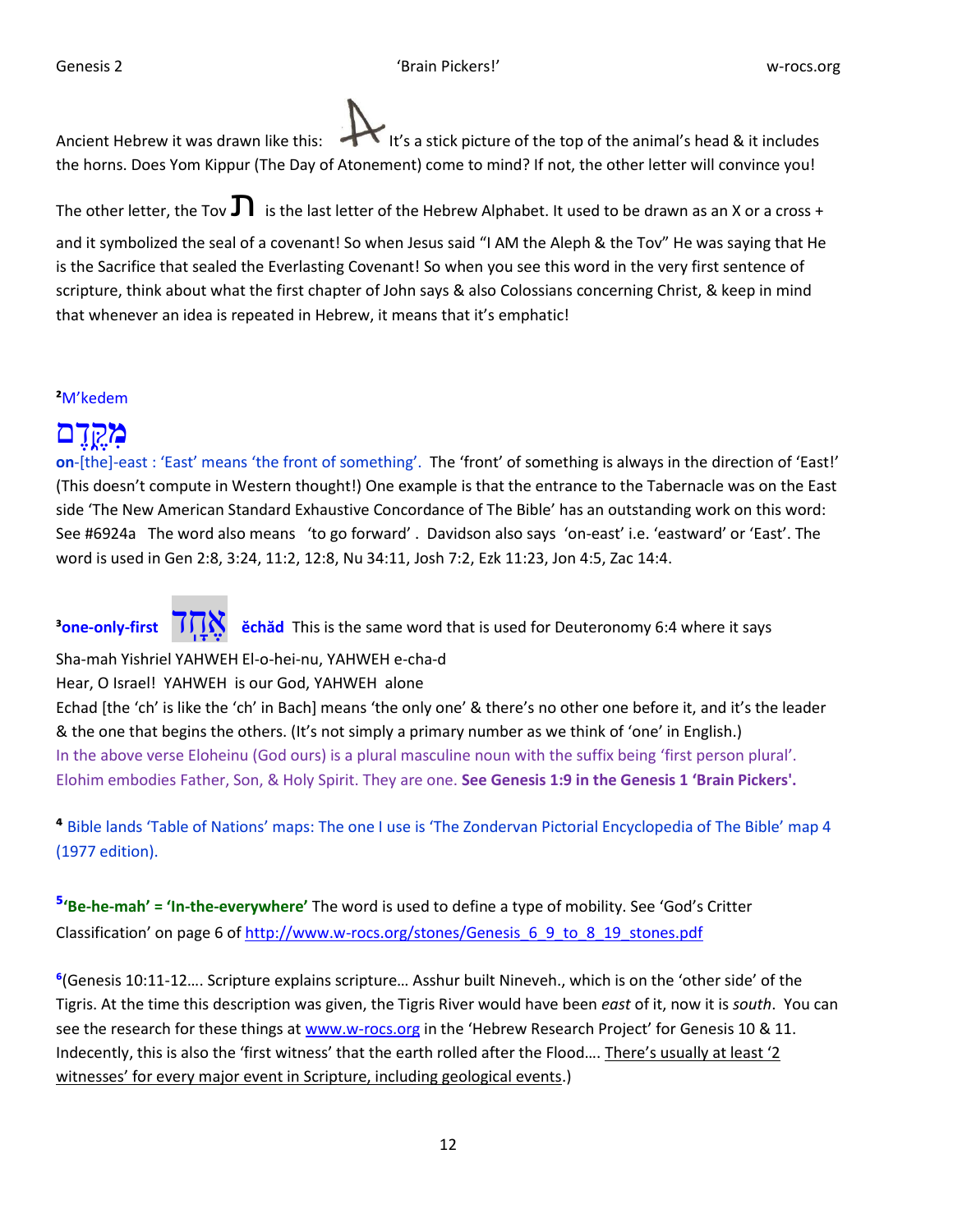**⁷**Pay attention to this word **'shem'(name)**. In Jewish culture God's NAME '**YAHWEH/YAHVEH'** is so sacred, that instead of pronouncing it, Orthodox Jews will say **'HăShĕm'(The Name)**. Sometimes when they are reading the scriptures, when they come to **'YAHVEH'** they will even spell it out, in order to avoid pronouncing it. In the English language Bibles, it is translated as **'LORD'**, written all in capital letters.

**Also**, every shem/name in the first eleven chapters of Genesis is a translatable Hebrew word that is a 'footnote' of information that adds *more* information to each verse. One way to grasp the concept is to think 'the headlines in a newspaper of current events'. In Western Culture we pay attention to the 'headlines' in a newspaper & through those headlines, we get the gist of what is currently going on, even if we look back at a newspaper that is 50 years old. In Genesis 1-11, the 'headlines' were what they named their sons. It starts with Adam naming his wife 'eeshah!'

**⁸**On the Australian Hydroplate the mountains that were pushed up at the end of the Flood are the mountain ranges that go across the island of New Guinea that's above Australia. (I used to live in those mountains, & that's where I came to know the LORD.)

**⁹**An interesting place to do research on the subject is 'OOPARTS (Out OF Place Artifacts) & Ancient High Technology' [www.s8int.com/sophis1.html](http://www.s8int.com/sophis1.html)

**¹⁰Ezekiel 28** [& because God's word has many layers of truth, there's also a **'brain picker'** connected with it: Was the actual real estate of Tyre cast off of the mountain of God during the Flood? Was there a mountain in the Garden of Eden called the Mountain of God?]

## **My main research 'tools':**

**Hebrew Text: The Westminster Leningrad Codex (WLC)** 2005 Public Domain [http://www.biblegateway.com/passage/?book\\_id=1&chapter=1&version=81](http://www.biblegateway.com/passage/?book_id=1&chapter=1&version=81)

**Analytical Hebrew & Chaldee Lexicon** B. Davidson [1966] Samuel Bagster & Sons Limited, London

**New American Standard Exhaustive Concordance of The Bible** [1981]Holman ISBN 0-87981-197-8

**Strong's Exhaustive Concordance of the Bible** [KJV]…James Strong, S.T.D. L.L.D. 20th printing 1951 Abingdon-Cokesbury Press New York . Nashville . Keep in mind that the older the concordance is, the better the notes are!'

**The JPS Hebrew English Tanakh**. (Jewish Publishing Society. The Traditional Hebrew Text and The New JPS Translation. 2nd Edition, Philadelphia 1999/5759[Jewish Year] ISBN 0-8276-0697-4

### **I consulted these tools on occasion, for various reasons:**

**The King James Bible** [What do I think of the KJV? The Ruach HaKodesh warned me about not getting into discussions over the topic., so don't try & nail me on the subject! I have great respect for those who did the translating of the KJV. I also understand that they interpreted it according to how they perceived the 1511 world around them (see Genesis 1:1), & that they had to be 'politically correct' in order for their king to allow them to do the translating. Our Western World freedoms are a direct result of the KJV Bible.]

**The Holy Scriptures** (Hebrew Publishing Company, New York copyright 1930, copyright 1939).